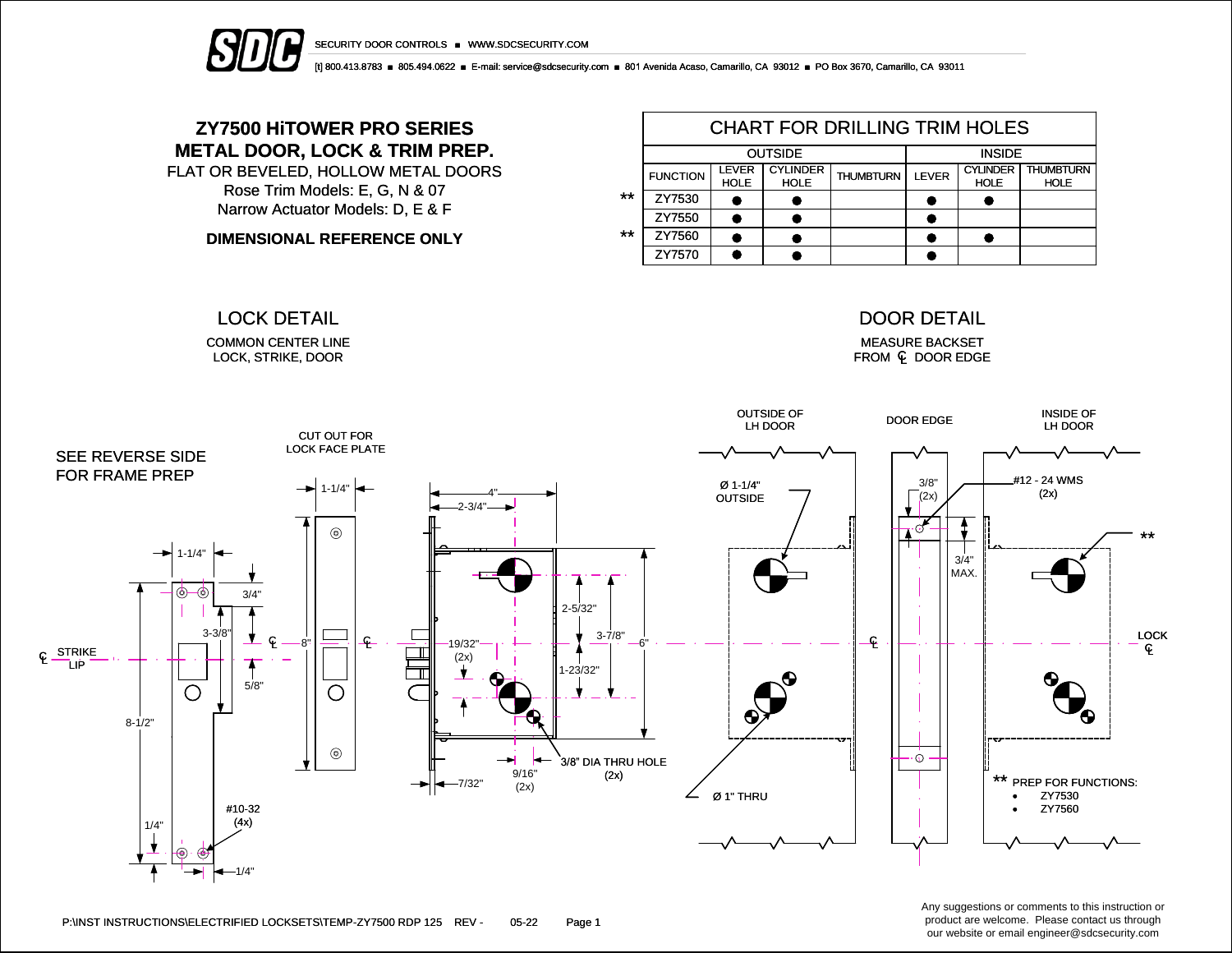



[t] 800.413.8783 ■ 805.494.0622 ■ E-mail: service@sdcsecurity.com ■ 801 Avenida Acaso, Camarillo, CA 93012 ■ PO Box 3670, Camarillo, CA 93011

## **ZY7500 HiTOWER PRO SERIES METAL DOOR, LOCK & TRIM PREP.**

FLAT OR BEVELED, HOLLOW METAL DOORS Rose Trim Models: E, G, N & 07 Narrow Actuator Models: D, E & F

**DIMENSIONAL REFERENCE ONLY**

COMMON CENTER LINE LOCK, STRIKE, DOOR

|       | <b>CHART FOR DRILLING TRIM HOLES</b> |                      |                                |                  |       |                                |                                 |  |  |  |  |
|-------|--------------------------------------|----------------------|--------------------------------|------------------|-------|--------------------------------|---------------------------------|--|--|--|--|
|       |                                      | <b>OUTSIDE</b>       | <b>INSIDE</b>                  |                  |       |                                |                                 |  |  |  |  |
|       | <b>FUNCTION</b>                      | LEVER<br><b>HOLE</b> | <b>CYLINDER</b><br><b>HOLE</b> | <b>THUMBTURN</b> | LEVER | <b>CYLINDER</b><br><b>HOLE</b> | <b>THUMBTURN</b><br><b>HOLE</b> |  |  |  |  |
| $***$ | ZY7530                               |                      |                                |                  |       |                                |                                 |  |  |  |  |
|       | ZY7550                               |                      |                                |                  |       |                                |                                 |  |  |  |  |
| $***$ | ZY7560                               |                      |                                |                  |       |                                |                                 |  |  |  |  |
|       | ZY7570                               |                      |                                |                  |       |                                |                                 |  |  |  |  |

#### LOCK DETAIL DOOR DETAIL

MEASURE BACKSET  $FROM \subseteq DOOR EDGE$